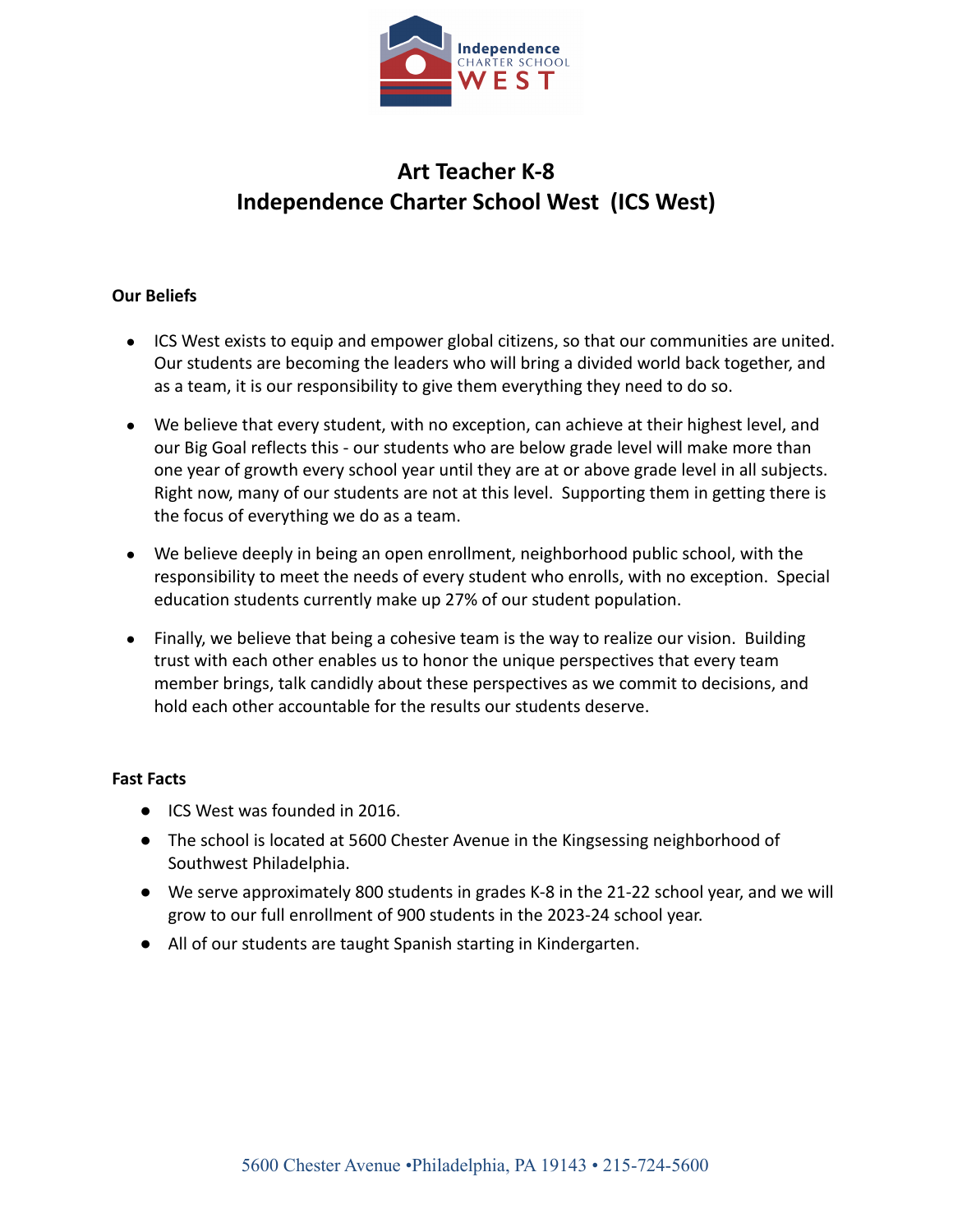

### **Your Role**

- You will support cohorts of students in kindergarten through 8th grade (approximately 26-28 students in each cohort) in developing the artistic skill and enjoyment to enhance their academic and life path.
- You will develop a visual arts program that provides students with opportunities to observe, reflect and participate both in the arts of their culture and the cultures of others.
- You will design and deliver engaging, standards-aligned lessons that meet the needs of students in kindergarten through eighth grade.
- You will work with our Instructional Coach and our Assistant Principals to become an expert in Art instruction, and to continually refine your classroom practices, ensuring that every student is working and thinking at an appropriately rigorous level, all the time.
- You will work with your school team to implement effective Responsive Classroom and Development Designs strategies that cultivate a student-centered, social and emotional learning approach to teaching and discipline.

### **Salary, Schedule and Benefits**

- This is a 10-month position.
- Your start date will be August 8, 2022, the first day of our three-week summer professional development session.
- Our work day is 8:15am to 4:15pm.
- The salary range for this position is \$43,000 to \$65,000, depending on experience and certification.
- ICS West pays for 100% of the cost of employee and dependent health benefits, and matches 403b contributions up to 5%. We do not participate in PSERS.

### **Application Details**

- Requires at least a Bachelor's Degree and one year of relevant experience.
- Send your resume and a cover letter to [icswesthiring@icswest.org,](mailto:icswesthiring@icswest.org) and we will be in touch shortly with next steps.